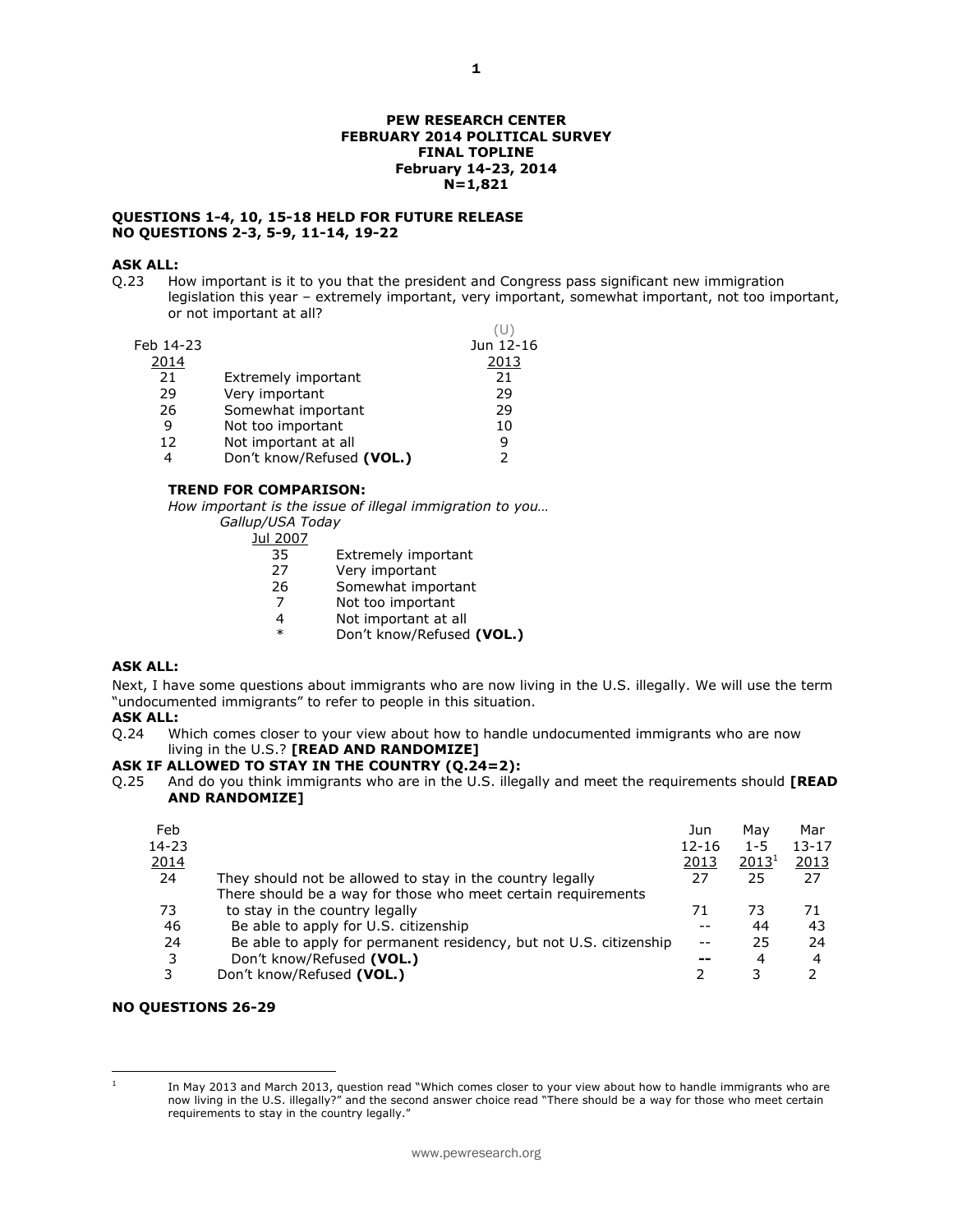# **ASK ALL:**<br>Q.30 As

As you may know, the number of undocumented immigrants deported from the U.S. has increased in the last few years. Do you think this is a good thing or a bad thing?

Feb 14-23

 $\frac{2014}{45}$ 

45 Good thing<br>45 Bad thing

45 Bad thing<br>9 Don't know

9 Don't know/Refused **(VOL.)**

### **NO QUESTIONS 31-35, 40-44, 49-51, 54, 59, 64-70, 77-99 QUESTIONS 36-39, 45-48, 52-53, 55-58, 60-63, 71-76, 100-105 HELD FOR FUTURE RELEASE**

#### **ASK ALL:**

PARTY In politics TODAY, do you consider yourself a Republican, Democrat, or independent? **ASK IF INDEP/NO PREF/OTHER/DK/REF (PARTY=3,4,5,9):**

PARTYLN As of today do you lean more to the Republican Party or more to the Democratic Party?

|                      |            |          |                              | (VOL.)         | (VOL.)                     |                                               |            |            |
|----------------------|------------|----------|------------------------------|----------------|----------------------------|-----------------------------------------------|------------|------------|
|                      |            |          |                              | <b>No</b>      | Other                      | (VOL.)                                        | Lean       | Lean       |
|                      | Republican | Democrat | Independent preference party |                |                            | DK/Ref                                        | <u>Rep</u> | <u>Dem</u> |
| Feb 14-23, 2014      | 22         | 32       | 39                           | 4              | 1                          | 2                                             | 14         | 17         |
| Jan 15-19, 2014      | 21         | 31       | 41                           | 3              | 1                          | $\mathbf{2}$                                  | 18         | 16         |
| Dec 3-8, 2013        | 24         | 34       | 37                           | 3              | $\ast$                     | $\overline{2}$                                | 17         | 15         |
| Oct 30-Nov 6, 2013   | 24         | 32       | 38                           | 4              | $\ast$                     | $\overline{2}$                                | 16         | 14         |
| Oct 9-13, 2013       | 25         | 32       | 37                           | 3              | 1                          | 3                                             | 16         | 18         |
| Sep 4-8, 2013        | 26         | 32       | 38                           | 3              | $\mathbf{1}$               | $\mathbf{1}$                                  | 17         | 15         |
| Jul 17-21, 2013      | 19         | 29       | 46                           | 3              | $\ast$                     | $\overline{2}$                                | 19         | 18         |
| Jun 12-16, 2013      | 23         | 33       | 39                           | 3              | $\ast$                     | $\overline{2}$                                | 17         | 15         |
| May 1-5, 2013        | 25         | 32       | 37                           | $\overline{2}$ | $\mathbf{1}$               | 3                                             | 14         | 16         |
| Mar 13-17, 2013      | 26         | 33       | 34                           | 3              | $\mathbf{1}$               | 3                                             | 14         | 15         |
| Feb 13-18, 2013      | 22         | 32       | 41                           | $\overline{2}$ | $\ast$                     | $\overline{2}$                                | 15         | 19         |
| <b>Yearly Totals</b> |            |          |                              |                |                            |                                               |            |            |
| 2013                 | 23.9       | 32.1     | 38.3                         | 2.9            | .5                         | 2.2                                           | 16.0       | 16.0       |
| 2012                 | 24.7       | 32.6     | 36.4                         | 3.1            | $.5\,$                     | 2.7                                           | 14.4       | 16.1       |
| 2011                 | 24.3       | 32.3     | 37.4                         | 3.1            | .4                         | 2.5                                           | 15.7       | 15.6       |
| 2010                 | 25.2       | 32.7     | 35.2                         | 3.6            | .4                         | 2.8                                           | 14.5       | 14.1       |
| 2009                 | 23.9       | 34.4     | 35.1                         | 3.4            | .4                         | 2.8                                           | 13.1       | 15.7       |
| 2008                 | 25.7       | 36.0     | 31.5                         | 3.6            | .3                         | 3.0                                           | 10.6       | 15.2       |
| 2007                 | 25.3       | 32.9     | 34.1                         | 4.3            | .4                         | 2.9                                           | 10.9       | 17.0       |
| 2006                 | 27.8       | 33.1     | 30.9                         | 4.4            | .3                         | 3.4                                           | 10.5       | 15.1       |
| 2005                 | 29.3       | 32.8     | 30.2                         | 4.5            | .3                         | 2.8                                           | 10.3       | 14.9       |
| 2004                 | 30.0       | 33.5     | 29.5                         | 3.8            | .4                         | 3.0                                           | 11.7       | 13.4       |
| 2003                 | 30.3       | 31.5     | 30.5                         | 4.8            | .5                         | 2.5                                           | 12.0       | 12.6       |
| 2002                 | 30.4       | 31.4     | 29.8                         | 5.0            | .7                         | 2.7                                           | 12.4       | 11.6       |
| 2001                 | 29.0       | 33.2     | 29.5                         | 5.2            | .6                         | 2.6                                           | 11.9       | 11.6       |
| 2001 Post-Sept 11    | 30.9       | 31.8     | 27.9                         | 5.2            | $.6\,$                     | 3.6                                           | 11.7       | 9.4        |
| 2001 Pre-Sept 11     | 27.3       | 34.4     | 30.9                         | 5.1            | .6                         | 1.7                                           | 12.1       | 13.5       |
| 2000                 | 28.0       | 33.4     | 29.1                         | 5.5            | $.5\,$                     | 3.6                                           | 11.6       | 11.7       |
| 1999                 | 26.6       | 33.5     | 33.7                         | 3.9            | .5                         | 1.9                                           | 13.0       | 14.5       |
| 1998                 | 27.9       | 33.7     | 31.1                         | 4.6            | .4                         | 2.3                                           | 11.6       | 13.1       |
| 1997                 | 28.0       | 33.4     | 32.0                         | 4.0            | .4                         | 2.3                                           | 12.2       | 14.1       |
| 1996                 | 28.9       | 33.9     | 31.8                         | 3.0            | $\cdot$                    | 2.0                                           | 12.1       | 14.9       |
| 1995                 | 31.6       | 30.0     | 33.7                         | 2.4            | .6                         | 1.3                                           | 15.1       | 13.5       |
| 1994                 | 30.1       | 31.5     | 33.5                         | 1.3            | $\overline{\phantom{m}}$ . | 3.6                                           | 13.7       | 12.2       |
| 1993                 | 27.4       | 33.6     | 34.2                         | 4.4            | 1.5                        | 2.9                                           | 11.5       | 14.9       |
| 1992                 | 27.6       | 33.7     | 34.7                         | 1.5            | $\mathbf 0$                | 2.5                                           | 12.6       | 16.5       |
| 1991                 | 30.9       | 31.4     | 33.2                         | 0              | 1.4                        | 3.0                                           | 14.7       | 10.8       |
| 1990                 | 30.9       | 33.2     | 29.3                         | 1.2            | 1.9                        | 3.4                                           | 12.4       | 11.3       |
| 1989                 | 33         | 33       | 34                           | $-$            | $-$                        | $\mathord{\hspace{1pt}\text{--}\hspace{1pt}}$ | $-$        | $-$        |
| 1987                 | 26         | 35       | 39                           | $-$            | --                         | $- -$                                         | $- -$      | --         |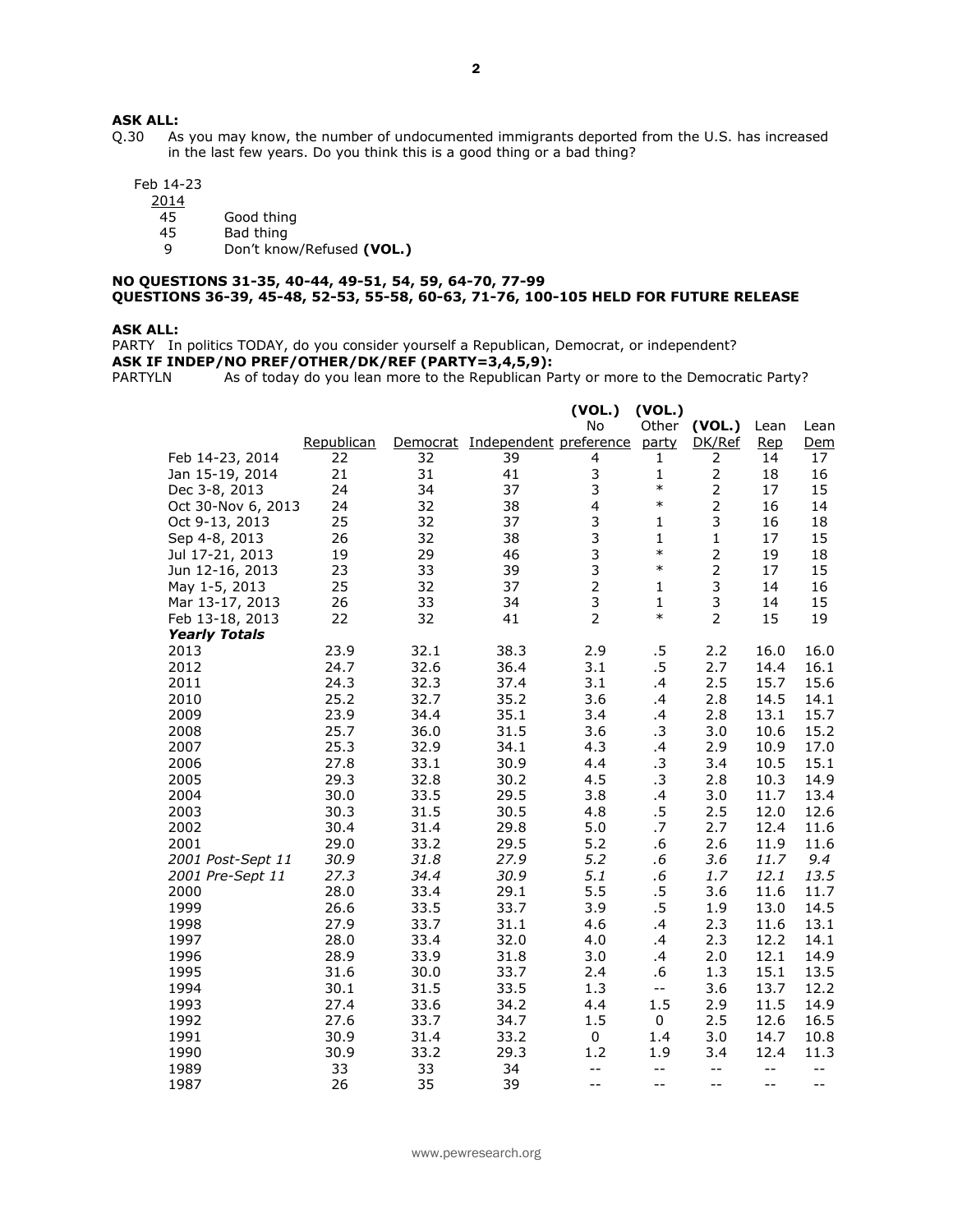# **ASK REPUBLICANS AND REPUBLICAN LEANERS ONLY (PARTY=1 OR PARTYLN=1):**<br>TEAPARTY3 From what you know, do you agree or disagree with the Tea Party movement

From what you know, do you agree or disagree with the Tea Party movement, or don't you have an opinion either way?

### **BASED ON REPUBLICANS AND REPUBLICAN LEANERS [N=689]:**

|                                      |              |                  |            | (VOL.)         |                | Not               |
|--------------------------------------|--------------|------------------|------------|----------------|----------------|-------------------|
|                                      |              |                  | No opinion | Haven't        | (VOL.)         | heard of/         |
|                                      | <u>Agree</u> | <u>Disagree</u>  | either way | heard of       | <u>Refused</u> | <u>DK</u>         |
| Feb 14-23, 2014                      | 36           | 9                | 54         | 1              | 1              | $- -$             |
| Jan 15-19, 2014                      | 35           | 12               | 52         | $\mathbf{1}$   | $\ast$         | $- -$             |
| Dec 3-8, 2013                        | 32           | 9                | 57         | 1              | 1              | --                |
| Oct 30-Nov 6, 2013                   | 40           | 9                | 48         | $\mathbf 2$    | 1              | --                |
| Oct 9-13, 2013                       | 41           | 11               | 45         | $\mathbf 2$    | $\mathbf{1}$   | --                |
| Sep 4-8, 2013                        | 35           | 9                | 54         | $\mathbf 1$    | $\mathbf 1$    |                   |
| Jul 17-21, 2013                      | 37           | 10               | 50         | 2              | 1              |                   |
| Jun 12-16, 2013                      | 44           | 9                | 46         | $\mathbf 1$    | $\overline{2}$ |                   |
| May 23-26, 2013                      | 41           | 7                | 48         | 1              | 3              |                   |
| May 1-5, 2013                        | 28           | 8                | 61         | $\mathbf 2$    | $\mathbf{1}$   |                   |
| Mar 13-17, 2013                      | 43           | $\boldsymbol{7}$ | 47         | $\mathbf{1}$   | $\mathbf 1$    |                   |
| Feb 13-18, 2013                      | 36           | 9                | 52         | 1              | 3              |                   |
| Feb 14-17, 2013                      | 43           | 9                | 45         | 1              | $\mathbf 2$    |                   |
| Jan 9-13, 2013                       | 35           | 10               | 51         | $\mathbf 2$    | $\overline{2}$ |                   |
| Dec 5-9, 2012                        | 37           | 11               | 51         | 1              | $\ast$         |                   |
| Oct 31-Nov 3, 2012 $(RVs)$           | 40           | 8                | 49         | 1              | $\overline{2}$ |                   |
| Oct 4-7, 2012                        | 38           | 9                | 50         | 1              | 3              | --                |
| Sep 12-16, 2013                      | 39           | $\boldsymbol{7}$ | 52         | 1              | 1              |                   |
|                                      | 40           | 9                | 47         | $\overline{2}$ | 1              | --                |
| Jun 28-Jul 9, 2012<br>Jun 7-17, 2012 | 42           | 8                | 48         | 1              | 1              | --                |
| May 9-Jun 3, 2012                    | 36           | 9                | 53         | 1              | 2              | --                |
| Apr 4-15, 2012                       | 42           | 8                | 48         | 1              | 1              | --                |
| Mar 7-11, 2012                       | 38           | 10               | 49         | $\mathbf 2$    | 1              | --                |
| Feb 8-12, 2012                       | 40           | 7                | 51         | 1              | 1              | --                |
|                                      | 42           | 8                | 47         | 1              | 1              | $-$               |
| Jan 11-16, 2012<br>Jan 4-8, 2012     | 37           | 8                | 52         | 1              | 1              | --                |
|                                      | 40           | 9                | 48         | 2              | 1              | --                |
| Dec 7-11, 2011                       | 41           | 9                | 49         | $\ast$         | 1              | $-$               |
| Nov 9-14, 2011<br>Sep 22-Oct 4, 2011 | 37           | 11               | 51         | 1              | 1              | --                |
| Aug 17-21, 2011                      | 43           | 7                | 49         | $\ast$         | 1              | --                |
| Jul 20-24, 2011                      | 40           | 7                | 51         | $\ast$         | 1              | --                |
|                                      | 42           | 9                | 47         | 1              | $\mathbf 1$    | --                |
| Jun 15-19, 2011                      | 37           | 7                | 52         | 1              | 3              | --                |
| May 25-30, 2011                      | 45           | 9                | 46         | $\ast$         | 1              | --                |
| Mar 30-Apr 3, 2011                   |              | $\overline{7}$   | 54         | 1              | $\ast$         | $-$               |
| Mar 8-14, 2011                       | 37           |                  |            |                |                | --                |
| Feb 22-Mar 1, 2011                   | 41           | 9                | 48         | 1              | 1              |                   |
| Feb 2-7, $2011^2$                    | 43           | 8                | 47         | 1              | 1              | --                |
| Jan 5-9, 2011                        | 45           | 6                | 47         | 1              | 1              | $-$               |
| Dec 1-5, 2010                        | 48           | 5                | 45         | 1              | 1              | $-$               |
| Nov 4-7, 2010                        | 51           | 5                | 42         | 1              | 1              | $\qquad \qquad -$ |
| Oct 27-30, 2010 (RVs)                | 58           | 5                | 27         | $-1$           | 1              | 9                 |
| Oct 13-18, 2010 (RVs)                | 54           | 5                | 30         | $-$            | 1<br>$\ast$    | 10                |
| Aug 25-Sep 6, 2010 (RVs)             | 56           | 6                | 29         | --             |                | 9                 |
| Jul 21-Aug 5, 2010                   | 46           | 5                | 36         |                | 1              | 13                |
| Jun 16-20, 2010                      | 46           | 5                | 30         | $-1$           | $\ast$         | 19                |
| May 20-23, 2010                      | 53           | 4                | 25         | $-1$           | 1              | 16                |
| Mar 11-21, 2010                      | 48           | 4                | 26         | $-1$           | $\mathbf{1}$   | 21                |

<sup>&</sup>lt;sup>2</sup>

In the February 2-7, 2011, survey and before, question read "…do you strongly agree, agree, disagree or strongly disagree with the Tea Party movement…" In October 2010 and earlier, question was asked only of those who had heard or read a lot or a little about the Tea Party. In May 2010 through October 2010, it was described as: "the Tea Party movement that has been involved in campaigns and protests in the U.S. over the past year." In March 2010 it was described as "the Tea Party protests that have taken place in the U.S. over the past year."